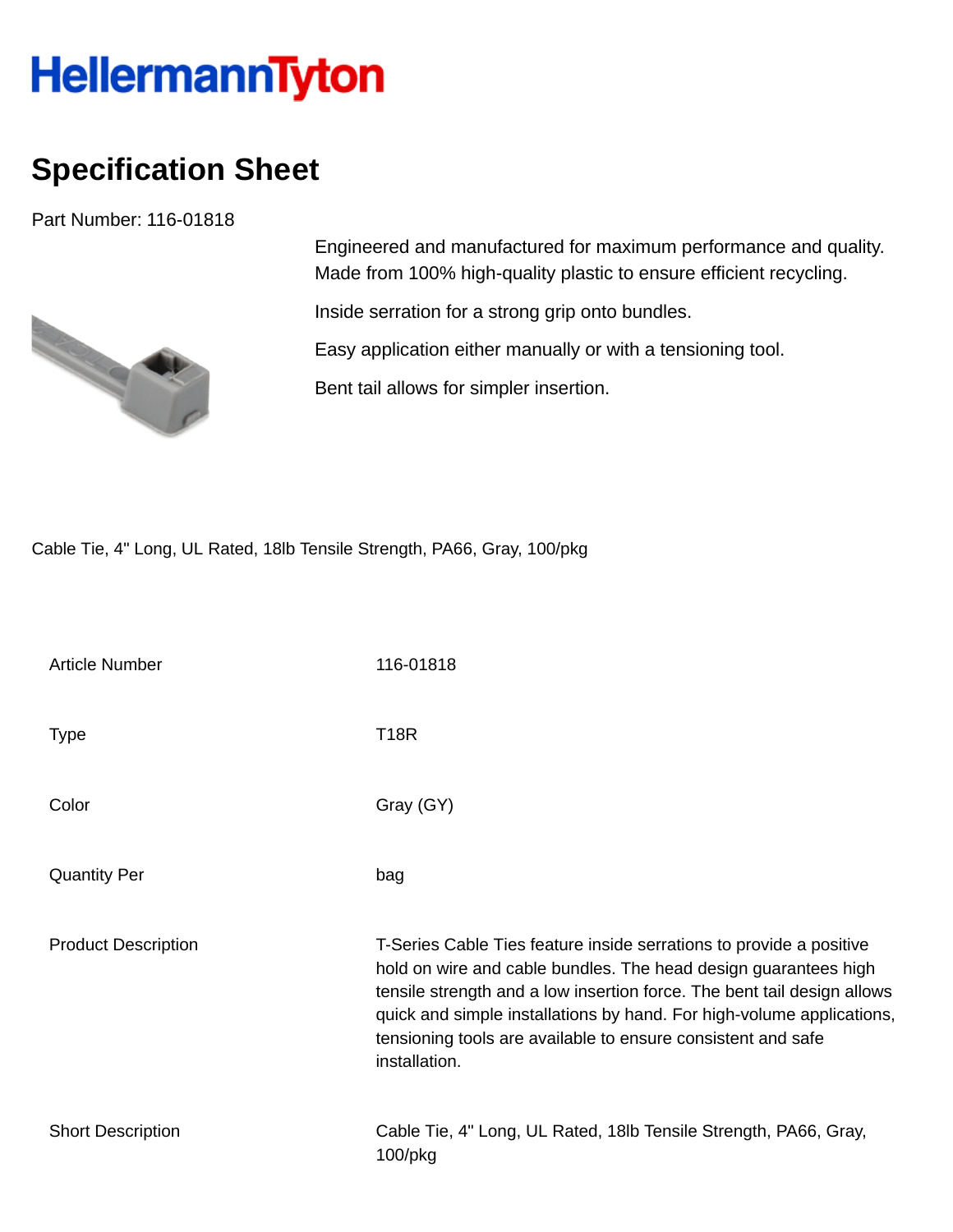Global Part Name T18R-PA66-GY

| Minimum Tensile Strength (Imperial)   | 18.0                   |
|---------------------------------------|------------------------|
| Minimum Tensile Strength (Metric)     | 80.0                   |
| Length L (Imperial)                   | 3.94                   |
| Length L (Metric)                     | 101.6                  |
| <b>Identification Plate Position</b>  | none                   |
| <b>Releasable Closure</b>             | No                     |
| <b>Tie Closure</b>                    | plastic pawl           |
| Variant                               | <b>Inside Serrated</b> |
| Width W (Imperial)                    | 0.1                    |
| Width W (Metric)                      | 2.45                   |
| <b>Bundle Diameter Min (Imperial)</b> | 0.06                   |
| <b>Bundle Diameter Min (Metric)</b>   | 1.5                    |
| <b>Bundle Diameter Max (Imperial)</b> | 0.87                   |
| <b>Bundle Diameter Max (Metric)</b>   | 22.0                   |
| Thickness T (Metric)                  | 1.0                    |